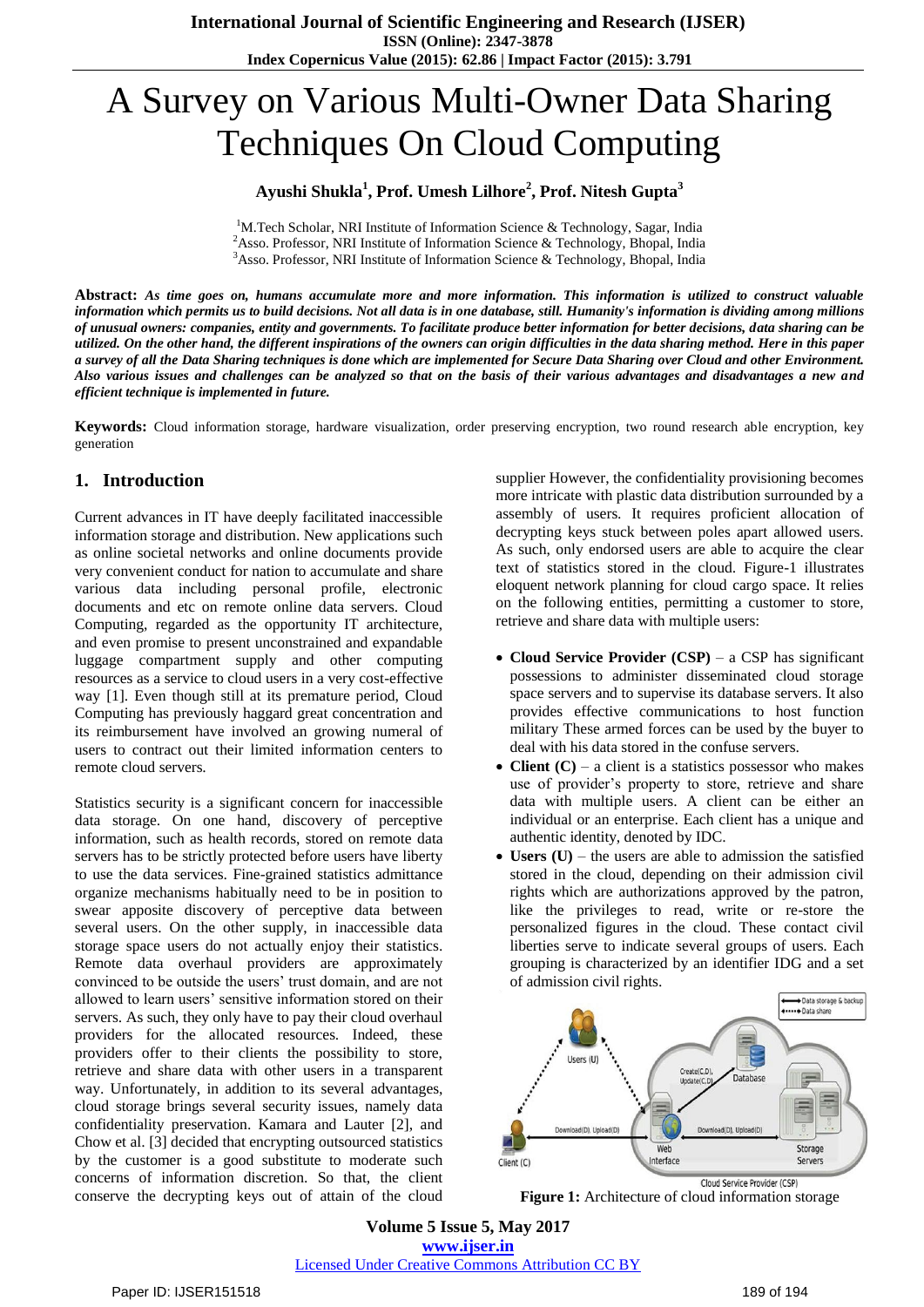In perform, the CSP provides a web boundary for the client to store up statistics into a set of cloud servers, which are management in a cooperate and dispersed approach. In toting up, the web boundary is used by the user to salvage, amend, and re-store information from the cloud, depending on their admission human rights. Furthermore, the CSP relies on folder servers to map client's identity to their store data identifiers and group's identifiers.

One of the most elementary military existing by cloud provider is statistics cargo space. Let us believe a realistic data application. Expressly, the shade servers managed by cloud provider are not effusive trusted by users while the figures files stored in the cloud may be insightful and off the record, such as industry plans. To conserve data solitude, a basic explanation is to encode statistics files, and then upload the encoded statistics into the cloud. Unhappily, conniving an competent and protected data allocation method for group in the cloud is not an easy mission due to the subsequent demanding issues.

# **2. Theoretical Background**

Cloud compute is one of the maximum display place which provides storage of data in very lower cost and available for all time over the internet. Cloud computing is Internetbased computing, whereby communal possessions, software and in sequence are provide to computers and strategy on command. Quite a few trends are aperture up the era of Cloud Computing, which is an Internet-based expansion and use of processor knowledge. Cloud Computing means more than simply saving on IT implementation costs. One of the most primary military accessible by cloud provider is information storage space. A companionship allows its staffs in the same assembly or branch to store up and contribute to documentation in the cloud. By utilize the cloud, the staffs can be entirely unconfined from the nuisance some narrow data storage space and safeguarding however, it also poses a noteworthy risk to the discretion of those store records. purposely, the obscure servers manage by darken provider are not completely trust by users while the information records stored in the blur may be receptive and private. To conserve data solitude a basic key is to encode information files, and then upload the encrypted information into the obscure. unhappily, conniving an well-organized and protected data allocation method for group in the cloud is not an easy chore due to the subsequent demanding issues. quite a few refuge scheme for statistics distribution on untrusted servers have been planned [4], [5], and [6]. Thus, unlawful users as well as storeroom servers cannot be taught the contented of the information documentation since they have no acquaintance of the decryption keys. Though, the complexity of user contribution and revocation in these scheme are linearly mounting with the numeral of data owners and the integer of revoke users, correspondingly.

# **3. Varieties of Data Sharing**

These different motivations give rise to several different types of data sharing. These methods range from simple to complex, and we enumerate some of them now.

- **Distributed Data Mining:** Distributed data mining is simply the act of using raw data to produce meaningful information in a distributed setting. If the only goal is to produce meaningful information, then the task of distributed data mining can be done in a manner not dissimilar from local data mining. However, this is often not the case, and entities may wish to keep their data private while still getting meaningful information, or they may wish to keep communication and computation cost down.
- **Privacy-Preserving Data Mining:** Several methods have been developed for doing distributed data mining while maintaining privacy. These include anonymization techniques, perturbation techniques, and cryptographic (secure multiparty computation) techniques. Anonymization strips sensitive and identifying elements from the data before performing the data mining. Perturbation adds noise to the data before the data mining process, resulting in similar information learned, but without enlightening the original data. Perturbation sacrifices utility for privacy. Cryptographic techniques use homomorphic encryption, secret sharing, virtual circuits, and other tools to exactly compute the correct result without enlightening any of the information to other parties. These cryptographic protocols invariably take longer to run than the original data mining process, however. Thus, the cryptographic protocols provide a tradeoff between privacy and efficiency.
- **Secure Multiparty Computation:** Data mining is a subset of multiparty computation, which is the general computing of a function between multiple parties. Secure mutual subtraction is the method of computing such a function without revealing the inputs to the other parties. There are general methods for drama secure multiparty calculation, but these another time require very expensive cryptographic protocols.
- **Data Outsourcing:** Due to lack of infrastructure or resources, an entity may wish to outsource its data to another entity, who we will call the provider, for the purposes of processing. Thus, in order to make use of the provider's increased computing resources, the entity has the provider hold its data. Then, the owner of the data sends queries to the provider, which the provider will use its considerable resources to run. The result is then returned to the owner.

# **4. Cloud Security Issues**

The Cloud refuge is also the focal point of this employment. Unlike preceding survey of cloud refuge issues, our eventual goal is to make accessible a much more whole and methodical reporting of the investigate writing connected to this subject. We give a extensive general idea of publication in the fields of cloud computing sanctuary and sanctuary of inaccessible storage space and working out [7].

 **Security shortcomings of hardware virtualization:** We depict the troubles that have surfaced by the side of with the substantial use of hardware virtualization by confuse providers. We indicate how virtualization can be exploited to obtain unauthorized in sequence from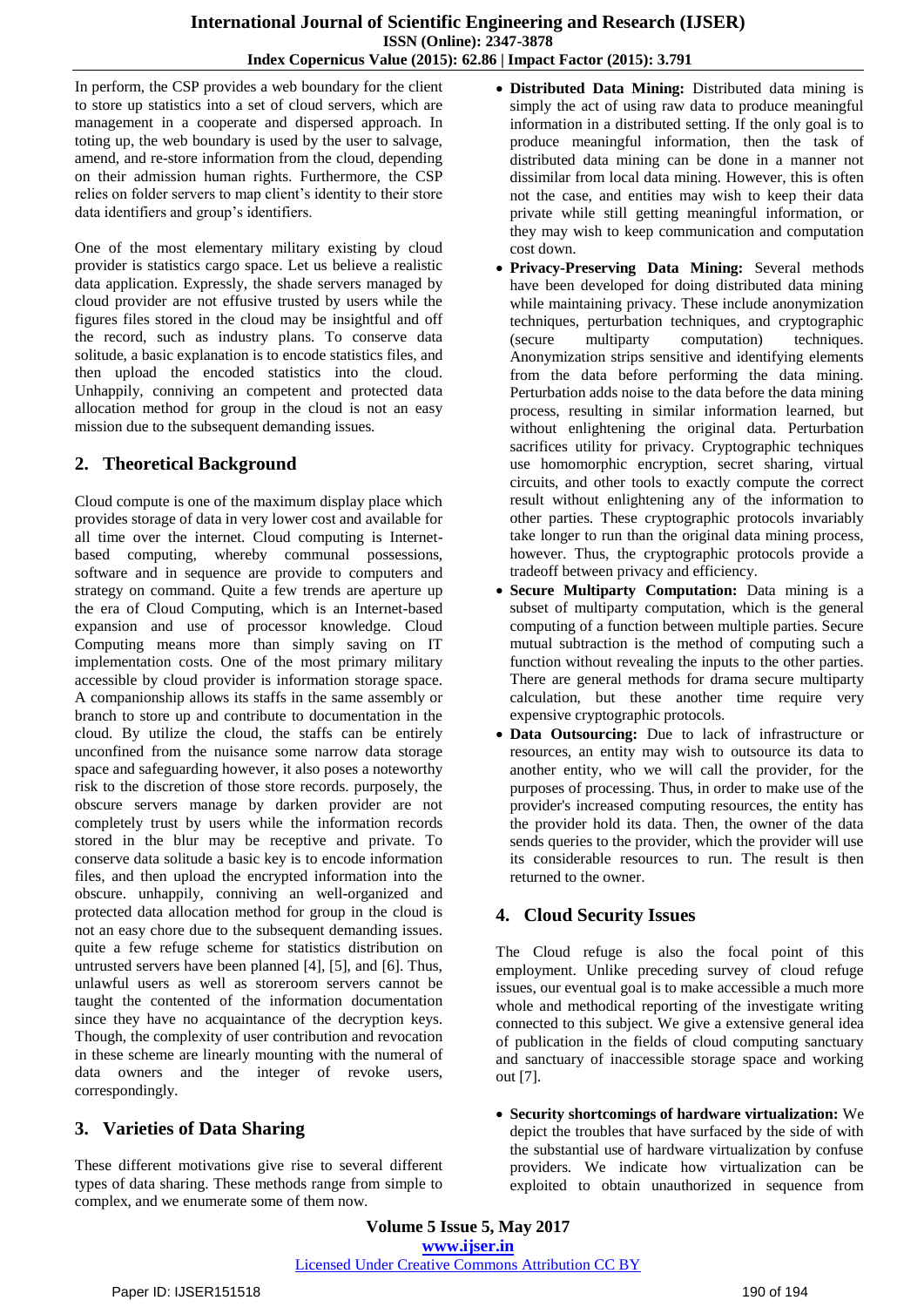susceptible users, and also point toward alleviation scheme that can be engaged.

- **Cloud accountability, or its capability to incarcerate and interpretation wrongful commotion:** We converse capabilities that a held answerable coordination should have and solutions for achieving these capabilities most cloud providers charge their users according to the actual usage of their infrastructure during a pre-determined time slice. In the case of a service that is being flooded, this usage will be obviously high, which, in its turn, will most likely translate to bills that are much higher than expected.
- **Challenges and solutions for remote storage protection:** We describe several techniques that can be employed by cloud clients to verify integrity of their outsourced data.
- **Protection of outsourced computation:** Finally, we give an overview of current approaches for assuring privacy and integrity of outsourced computations.



**Figure:** Overview [7] of cloud security issues

## **5. Prepare Secure Data Sharing Schemes for Cloud Computing**

**Secure Data Sharing in Cloud Computing:** Cloud Computing is a promising next-generation IT architecture which provides elastic and unlimited resources, including storage, as services to cloud users. In Cloud Computing cloud users and cloud service providers are almost certain to be from different trust domains. A secure user-enforced data access control mechanism must be provided before cloud users have the liberty to outsource sensitive data to the cloud for storage. Compared to previous work [8-10], their scheme provides better scalability when providing fine-grained data access control because the complexity of most system operations in our scheme is linear to the number of attributes rather than the number of users/data files. In Cloud Computing, cloud servers are very powerful but cloud users could be resource-constrained devices such as mobile phones. To reduce the computation load for cloud users, we combine various computation delegation techniques with ABE and securely offload computationintensive tasks to powerful cloud servers. For example, we integrate the technique of proxy re-encryption into ABE and securely mitigate the laborious user revocation task

from the data owner to cloud servers. Using another computation delegation technique, we reduce the computation load for data consumers to constant complexity and make it affordable to user devices such as mobile phones. The proposed scheme also significantly saves the computation load for cloud servers by exploiting the technique of lazy re-encryption [5]. Both performance analysis and security proof are provided.

**Access Control for Distributed Data Storage:** In WSNs, storing data at local sensor nodes or at designated innetwork nodes would greatly save the network-wide communication load and brings forth a lot of benefits such as energy-efficiency and ease of distributed data retrieval. However, unattended wireless sensor nodes are easily subject to strong attacks such as physical compromise and cannot be trusted by the owner. To make the expensive ABE encryption operation affordable to resourceconstrained sensor nodes, we divide the lifetime of sensor nodes into phases and then distribute the underlying mathematical operations in ABE over these phases. To minimize the communication and computation load on sensor nodes in case of user revocation, we revise an existing ABE scheme and make the user revocation complexity on sensor nodes constant. Formal security proof and experimental results shows that our proposed solution is provably secure and affordable to contemporary sensor nodes. To the best of our knowledge, the only existing work prior to ours that addresses the issue of secure distributed data storage and retrieval in WSNs is [11].

## **6. Literature Survey**

In this paper [12], here author has put forward a novel model, referred to as secure, scalable and efficient multiowner (SSEM) data sharing in clouds. The SSEM integrates identity-based encryption and asymmetric group key agreement to enable group-oriented access control for data owners in a many-to-many sharing pattern. Additionally, with SSEM, users can join in or leave from the group suitably with the privacy of both group data and user data. Here they proposed the key-cipher text homomorphism method to build an SSEM method with short cipher texts.



Figure: Overview [12] of proposed architecture

The security analysis demonstrates that our SSEM method accomplishes data security against unauthorized accesses

**Volume 5 Issue 5, May 2017 www.ijser.in** Licensed Under Creative Commons Attribution CC BY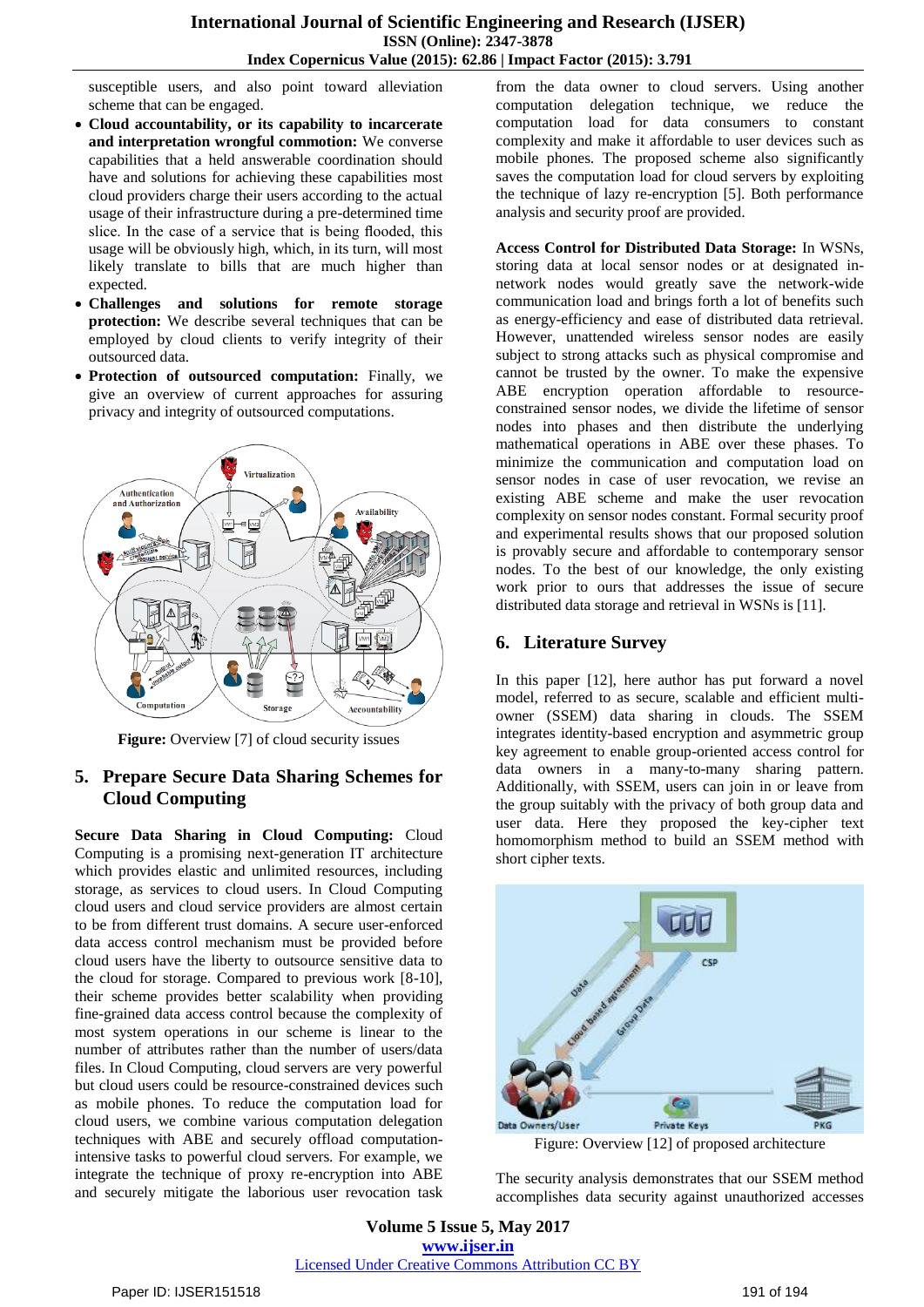and collusion attacks. Both theoretical and experimental effects authenticate that their proposed method takes users little costs to share and access outsourced data in a group approach. As well as, SSEM allows membership varying with forward and backward security.

M. Armbrust et al. [13] presented a security one of the most often-cited objections to cloud computing; analysts and skeptical companies ask "who would trust their essential data, out there " somewhere?" There are also requirements for auditability, in the sense of Sarbanes-Oxley azon spying on the contents of virtual machine memory; it's easy to imagine a hard disk being disposed of without being wiped, or a permissions bug making data visible improperly. There an obvious defense, namely user-level encryption of storage. This is already common for high-value data outside the cloud, and both tools and expertise are readily available. This approach was successfully used by TC3, a healthcare company with access to sensitive patient records and healthcare claims, when moving their HIPAAcompliant application to AWS. Similarly, auditability could be added as an additional layer beyond the reach of the virtualized guest OS, providing facilities arguably more secure than those built into the applications themselves and centralizing the software responsibilities related to confidentiality and auditability into a single logical layer. Such a new feature reinforces the Cloud Computing perspective of changing our focus from specific hardware to the virtualized capabilities being provided.

S. Kamara et al. [14] proposed a security for customers to store and share their sensitive data in the cryptographic cloud storage. It provides a basic encryption and decryption for providing the security. However, the revocation operation is a sure performance killer in the cryptographic access control system. To optimize the revocation procedure, they present a new efficient revocation scheme which is efficient, secure, and unassisted. In this scheme, the original data are first divided into a number of slices, and then published to the cloud storage. When a revocation occurs, the data owner needs only to retrieve one slice, and re-encrypt and republish it. Thus, the revocation process is accelerated by affecting only one slice instead of the whole data.

D.A. Patterson, A. Rabkin, I. Stoica, and M. Zaharia [15] the data centers hardware and software is what we will call a cloud. When a cloud is made available in a pay-as-you-go manner to the general public, they call it a public cloud; the service being sold is utility computing. They use the term private cloud to refer to internal data centers of a business or other organization, not made available to the general public, when they are large enough to benefit from the advantages of cloud computing that we discuss here. Thus, cloud computing is the sum of SaaS and utility computing, but does not include small or medium-sized data centers, even if these rely on virtualization for management. People can be users or providers of SaaS, or users or providers of utility computing. They focus on SaaS providers (cloud users) cloud providers, which have received less attention than SaaS users.

In this paper [16], we introduce the concepts of similarity relevance and scheme robustness to formulate the privacy issue in searchable encryption schemes, and then solve the insecurity problem by proposing a two-round searchable encryption (TRSE) scheme. Novel technologies in the cryptography community and information retrieval (IR) community are employed, including homomorphic encryption and vector space model. In the proposed scheme, the majority of computing work is done on the cloud while the user takes part in ranking, which guarantees top-k multi-keyword retrieval over encrypted cloud data with high security and practical efficiency. Our contributions can be summarized as follows:

We propose the concepts of similarity relevance and scheme robustness. We, thus, perform the first attempt to formulate the privacy issue in searchable encryption, and we show server-side ranking based on order-preserving encryption (OPE) inevitably violates data privacy.

We propose a TRSE scheme, which fulfills the secure multi-keyword top-k retrieval over encrypted cloud data. Specifically, for the first time, we employ relevance score to support multi-keyword top-k retrieval.

Thorough analysis on security demonstrates the proposed scheme guarantees high data privacy. Furthermore, performance analysis and experimental results show that our scheme is efficient for practical utilization. By security analysis, we show that the proposed scheme guarantees data privacy. According to the efficiency evaluation of the proposed scheme over a real dataset, extensive experimental results demonstrate that our scheme ensures practical efficiency.

Ranked search greatly enhances system usability by returning the matching files in a ranked order regarding to certain relevance criteria (e.g., keyword frequency), thus making one step closer towards practical deployment of privacy-preserving data hosting services in the context of Cloud Computing. To achieve our design goals on both system security and usability, we propose to bring together the advance of both crypto and IR community to design the ranked searchable symmetric encryption scheme, in the spirit of "as-strong-as-possible" security guarantee. Specifically, we explore the statistical measure approach from IR and text-mining to embed weight information (i.e. relevance score) of each file during the establishment of searchable index before outsourcing the encrypted file collection.

In this paper [17], for the first time they define and solve the problem of effective yet secure ranked keyword search over encrypted cloud data. Ranked search greatly enhances system usability by returning the matching files in a ranked order regarding to certain relevance criteria (e.g., keyword frequency), thus making one step closer towards practical deployment of privacy-preserving data hosting services in Cloud Computing. We first give a straightforward yet ideal construction of ranked keyword search under the state-ofthe-art searchable symmetric encryption (SSE) security definition, and demonstrate its inefficiency.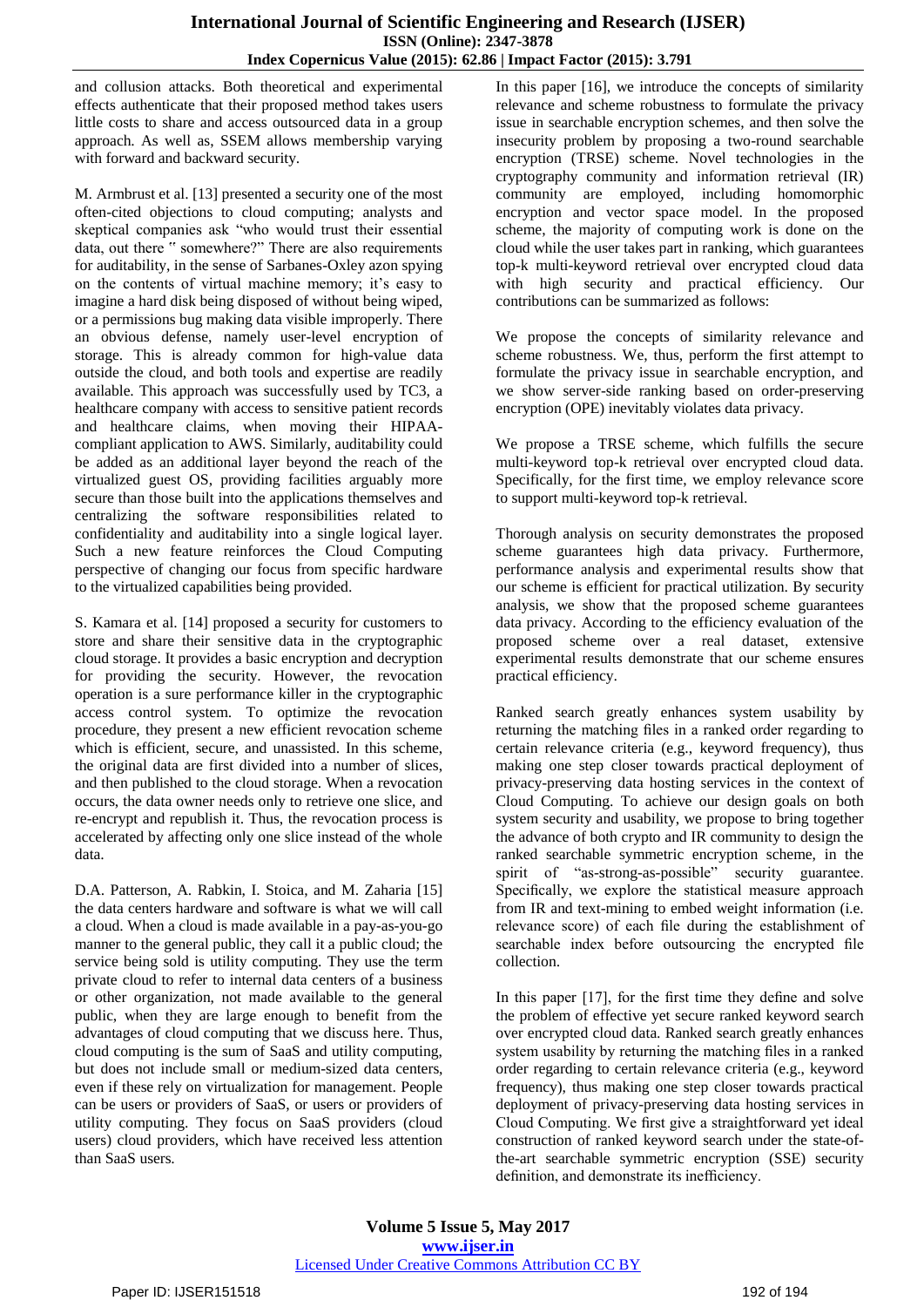In this paper [18], they recommend a protected cloud cargo space organization behind privacy-preserving communal auditing. Our employment is amongst the first few ones to prop up privacy-preserving community auditing in cloud computing, with a focus on data storage. Besides, with the prevalence of cloud computing, a foreseeable increase of auditing tasks from different users may be delegated to TPA. Extensive analysis shows that our schemes are provably secure and highly efficient. We abscond the fullfledged accomplishment of the instrument on commercial public cloud as an importantfuture extension, which is expected to robustly cope withvery large scale data and thus encourage users to adopt cloudstorage services more confidently.

The Table given below is the analysis and comparison of various Encryption algorithms. The Analysis given here on the basis of Initialization and Key Generation and Encryption and Decryption. The Analysis also shows the relationship it supports.

Where,

- G Time Cost of Point multiplication in G
- |G| The Length of the element in G
- Time cost of point multiplication in
- | The length of the element in
- g Time Cost of operation of Point in G
- Time Cost of operation of Point in
- P Time Cost of pairing
- a The number of all attributes
- t The number of users's attributes
- c The number of all message types
- v The number of aggregated message types
- r The number of revoked users

|  | Initialization |  |
|--|----------------|--|
|  |                |  |
|  |                |  |
|  |                |  |
|  |                |  |

**Table 1:** Survey of length of Computational cost of time

|   | c        | h    | e | m                                 | e. |  |  |  |  |  |               |              |          | Encryption   Decryption |                 |   |
|---|----------|------|---|-----------------------------------|----|--|--|--|--|--|---------------|--------------|----------|-------------------------|-----------------|---|
|   |          |      |   |                                   |    |  |  |  |  |  |               | $\sqrt{N}$ . |          | G                       | $+ 2 P + g + 2$ |   |
| M | $\theta$ | n a  |   | $\begin{bmatrix} 2 \end{bmatrix}$ |    |  |  |  |  |  |               |              | $P+9g+6$ |                         |                 |   |
|   |          | EEAC |   |                                   |    |  |  |  |  |  | $\mathcal{D}$ |              |          | P                       |                 |   |
|   |          |      |   |                                   |    |  |  |  |  |  |               |              |          |                         |                 | - |

**Table 2**: Survey of length of Computational cost of time

The Table given below is the analysis and comparison of various Encryption algorithms. The Analysis given here on the basis of Public Key Size and Secrete Key size and the length of the cipher text.

|          | r 1 + 1 +   Public Key Size   Secrete Ier Size   Ciphertent Si |  |
|----------|----------------------------------------------------------------|--|
|          | $(2 c + 2)$                                                    |  |
|          | $(2r+1)$                                                       |  |
|          | G                                                              |  |
| $\cdots$ |                                                                |  |

**Table 3:** Analysis of the sizes of messages

### **7. Conclusion**

Here in this paper summary and analysis of all the existing techniques that is implemented for Efficient Data Sharing over Cloud Computing. Here the technique implemented for the Data Sharing and their various advantages and Disadvantages is analyzed and discuss, hence on the basis of their various limitations a new and efficient technique is implemented in future.

### **References**

- [1] M. Armbrust, A. Fox, R. Griffith, A. D. Joseph, R. H. Katz, A. Konwinski, G. Lee, D. A. Patterson, A. Rabkin, I. Stoica, and M. Zaharia, "Above the clouds: A berkeley view of cloud computing," University of California, Berkeley, Tech. Rep. USB-EECS-2009- 28, Feb 2009.
- [2] S. Kamara and K. Lauter. Cryptographic cloud storage. In Proceedings of the 14th international conference on financial cryptograpy and data security, FC'10, Berlin, Heidelberg, 2010. Springer-Verlag.
- [3] R. Chow, P. Golle, M. Jakobsson, E. Shi, J. Staddon, R. Masuoka, and J. Molina. Controlling data in the cloud: outsourcing computation without outsourcing control. In Proceedings of the 2009 ACM workshop on Cloud computing security, pages 85–90. ACM, 2009.
- [4] G. Ateniese, K. Fu, M. Green, and S. Hohenberger, "Improved Proxy Re-Encryption Schemes with Applications to Secure Distributed Storage," Proc. Network and Distributed Systems Security Symp. (NDSS), pp. 29-43, 2005.
- [5] M. Kallahalla, E. Riedel, R. Swaminathan, Q. Wang, and K. Fu, "Plutus: Scalable Secure File Sharing on Untrusted Storage," Proc. USENIX Conf. File and Storage Technologies, pp. 29-42, 2003.
- [6] E. Goh, H. Shacham, N. Modadugu, and D. Boneh, "Sirius: Securing Remote Untrusted Storage," Proc. Network and Distributed Systems Security Symp. (NDSS), pp. 131-145, 2003.
- [7] EveraldoAguiar, Yihua Zhang, and Marina Blanton, "An Overview of Issues and Recent Developments in Cloud Computing and Storage Security" 2012.
- [8] S. D. C. di Vimercati, S. Foresti, S. Jajodia, S. Paraboschi, and P. Samarati. Over-encryption: Management of Access Control Evolution on Outsourced Data. In Proc. of VLDB'07, Vienna, Austria, 2007.
- [9] G. Ateniese, K. Fu, M. Green, and S. Hohenberger, "Improved proxy re-encryption schemes with applications to secure distributed storage," in Proc.of NDSS'05, 2005.
- [10]Q. Wang, C. Wang, J. Li, K. Ren, and W. Lou, "Enabling public verifiability and data dynamics for storage security in cloud computing," in Proc. Of ESORICS '09, 2009.
- [11]N. Subramanian, C. Yang, and W. Zhang, "Securing distributed data storage and retrieval in sensor networks," in Pervasive and Mobile Computing Journal (Special Issue for PerCom 2007), November 2007.

**Volume 5 Issue 5, May 2017 www.ijser.in** Licensed Under Creative Commons Attribution CC BY